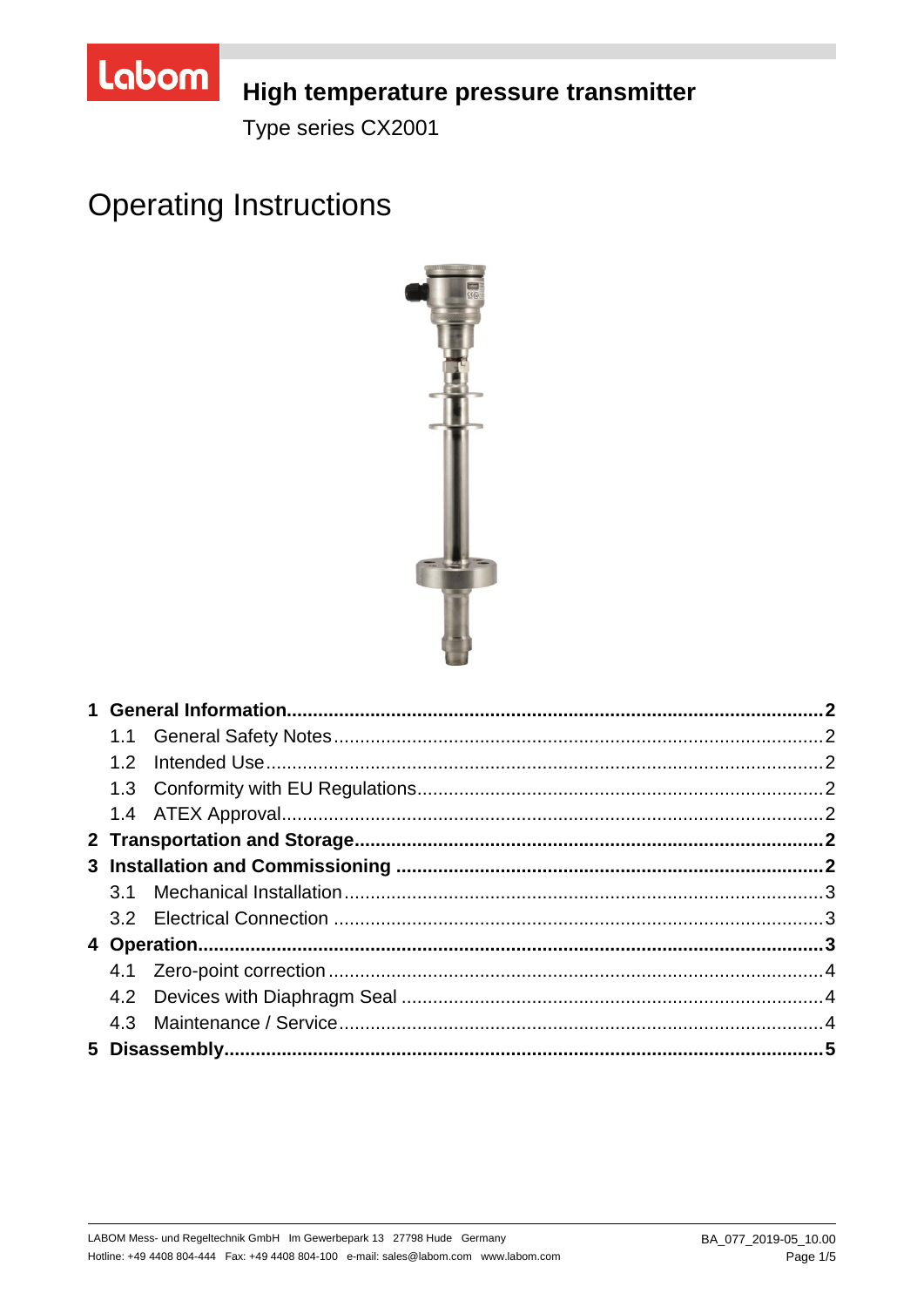## **1 General Information**

This document contains necessary information for the proper installation and use of this device. In addition to this instruction, be sure to observe all statutory requirements, applicable standards, the additional technical specifications on the accompanying data sheet (see www.labom.com) as well as the specifications indicated on the type plate.

#### **1.1 General Safety Notes**

The installation, set up, service or disassembly of this device must only be done by trained, qualified personnel using suitable equipment and authorized to do so.

## **Warning**

Media can escape if unsuitable devices are used or if the installation is not correct.

Danger of severe injury or damage

 $\triangleright$  Ensure that the device is suitable for the process and undamaged.

#### **1.2 Intended Use**

The device is intended to measure pressure of gases, vapors and liquids as specified in the data sheet.

#### **1.3 Conformity with EU Regulations**

The CE-marking on the device certifies its compliance with the applicable EU Directives for placing products on the market within the European Union.

You find the complete EU Declaration of Conformity (document no. KE\_021) at www.labom.com.

#### **1.4 ATEX Approval**

Devices of the type CX2001 are certified for use in explosive environments.

If you purchased a device with ATEX approval, please refer to the accompanying document XA\_007 for ATEX-relevant information.

#### **2 Transportation and Storage**

Store and transport the device only under clean and dry conditions preferably in the original packaging. Avoid exposure to shocks and excessive vibrations.

Permissible storage temperature: 0…80 °C

#### **3 Installation and Commissioning**

Ensure that the device is suitable for the intended application with respect to pressure range, overpressure limit, media compatibility, temperature range and process connection.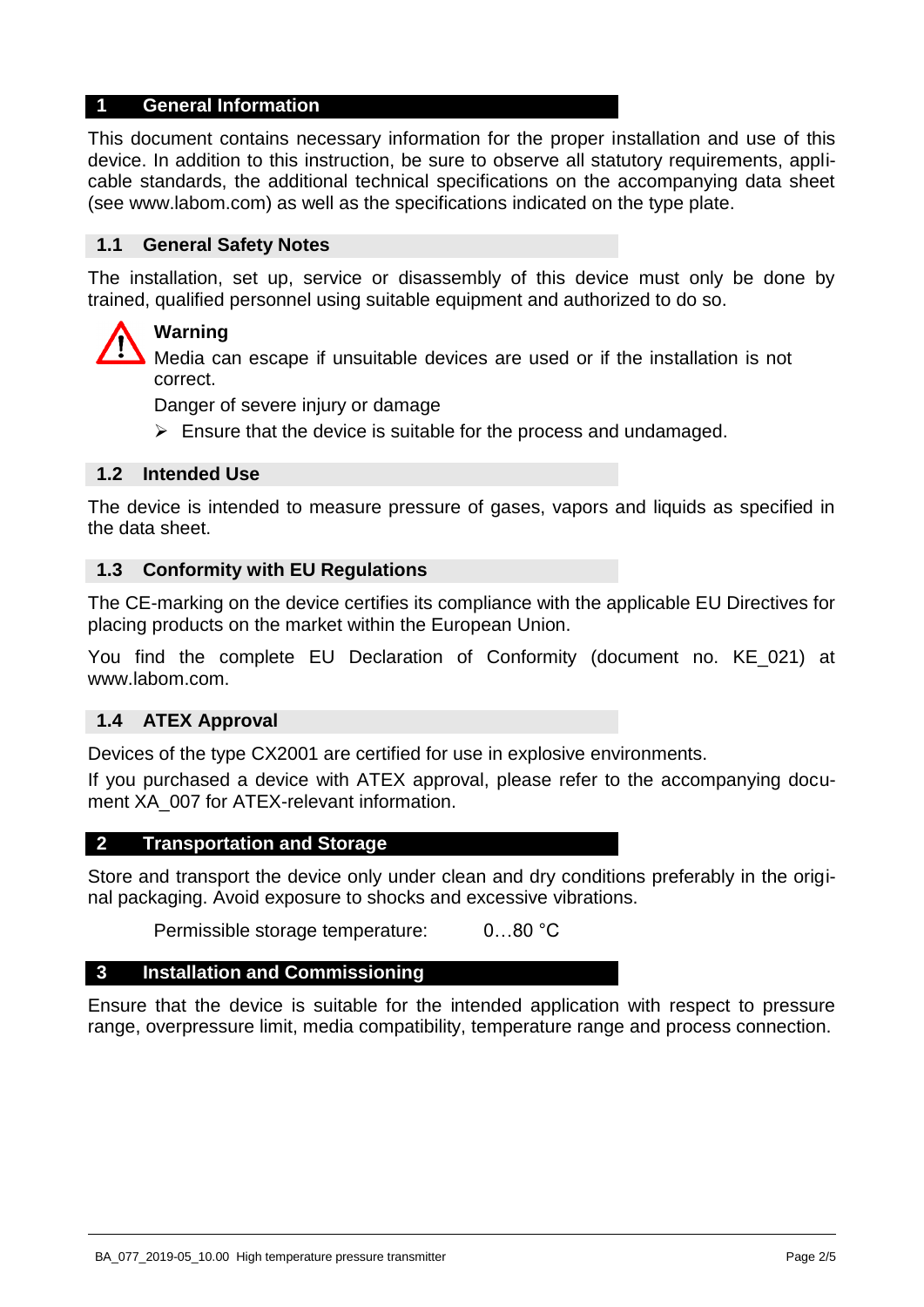## **3.1 Mechanical Installation**

Before starting operation, check the process connection carefully for leaks under pressure.

You can use the device in any mounting position. Normally the transmitter is adjusted for a vertical mounting position. A different mounting position in combination with a small nominal range might cause a zero point offset. In this case a zero point adjustment might be necessary.

Use gaskets, if required, that are suitable for the process connection and resistant to the media.

Use new gaskets for each installation. We recommend the use of aluminium gaskets (A 27 x 32 as per DIN 7603), which you can order directly from us as an accessory.

Fit the pressure transmitter using four flange screws, as shown on the drilling diagram, and tighten them gradually crosswise. Max. tightening torque: 60 Nm (slightly oiled).

During installation of the device, attention has to be paid to the diaphragms not being damaged by the medium being measured. This is particularly important in the case of coagulating media that can have deforming influence on the diaphragms when they get cold.

Do not insulate the temperature coupler (tubular shank under the transmitter), as this would reduce its decoupling effect.



*Figure 1: Drilling diagram* 

## **3.2 Electrical Connection**

Complete the mechanical installation before you connect the device electrically. Set up all electrical connections while the voltage supply is switched off.



*Figure 2: Electrical connection* 

## **4 Operation**

During operation, take care that the device remains within its intended pressure and temperature ranges. No other monitoring is necessary.

| Permissible media temperature:   | 10350 °C |
|----------------------------------|----------|
| Permissible ambient temperature: | 1070 °C  |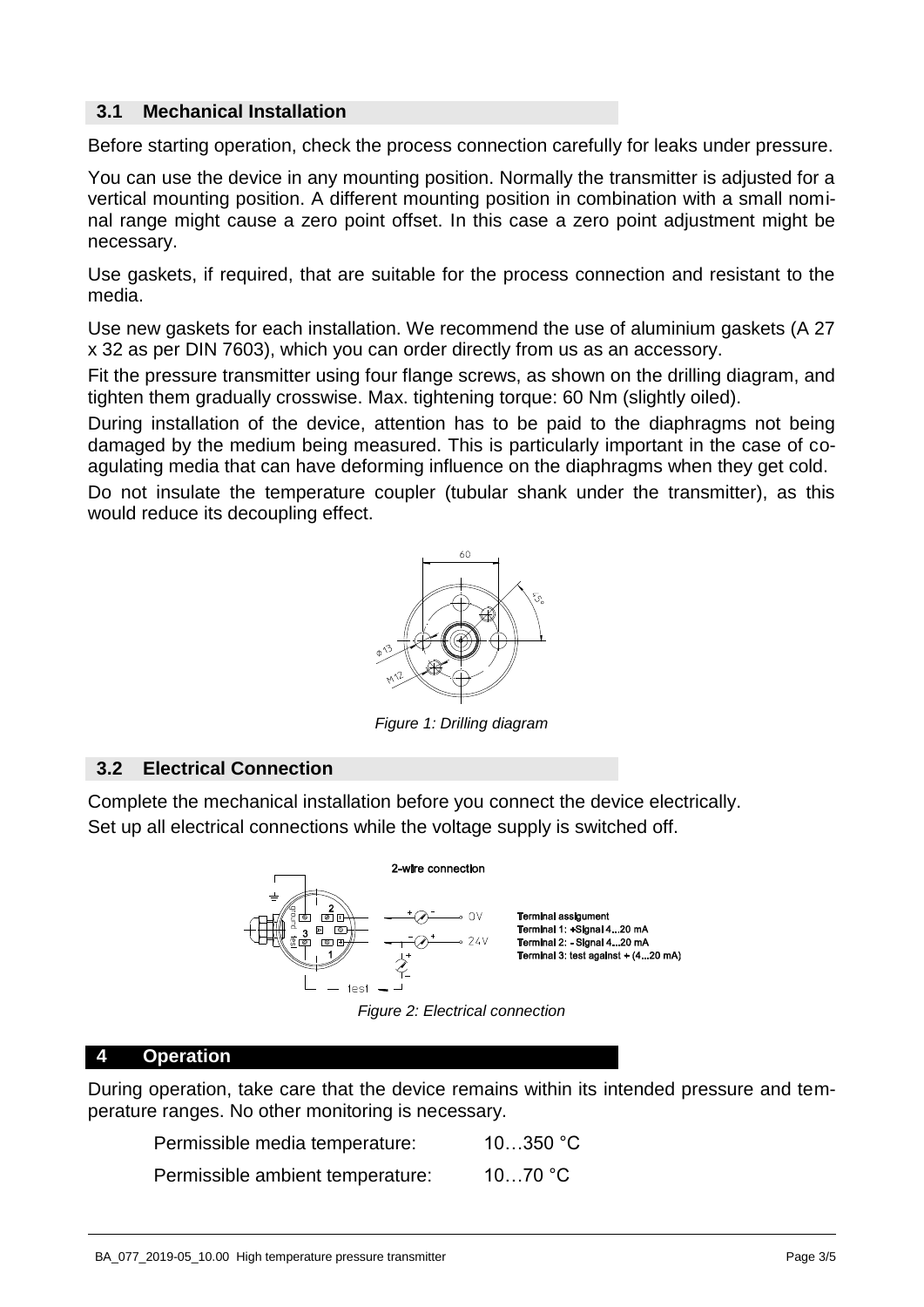## **4.1 Zero-point correction**

If a subsequent zero point correction becomes necessary the potentiometers can be accessed in the model with field housing by unscrewing the locking ring. The potentiometer for the zero point (zero) and range (span) can be adjusted with a screwdriver (1.5x40). 10 revolutions correspond to approx.  $\pm$  10% of the measurement range. An exact reference pressure should be applied to align the measurement range.

field housing



*Figure 3: Zero-point correction* 

## **4.2 Devices with Diaphragm Seal**

Remove the protective cap or protective wrapping from the diaphragm only just before installation to prevent contamination or damage.

The diaphragm must not be touched. Do not place the device on its diaphragm. Even small scratches or deformations may negatively influence the zero point or other characteristics of the device.

Pressure transmitter and diaphragm seal are a closed system that must not be separated.

You can find further information about diaphragm seals in the document TA\_031 on www.labom.com.

#### **4.3 Maintenance / Service**

When properly installed in accordance with applicable specifications, this device is maintenance-free. However, we recommend an annual recalibration of the device.

In the event of any damage or defect the customer cannot replace or repair any components or assemblies.